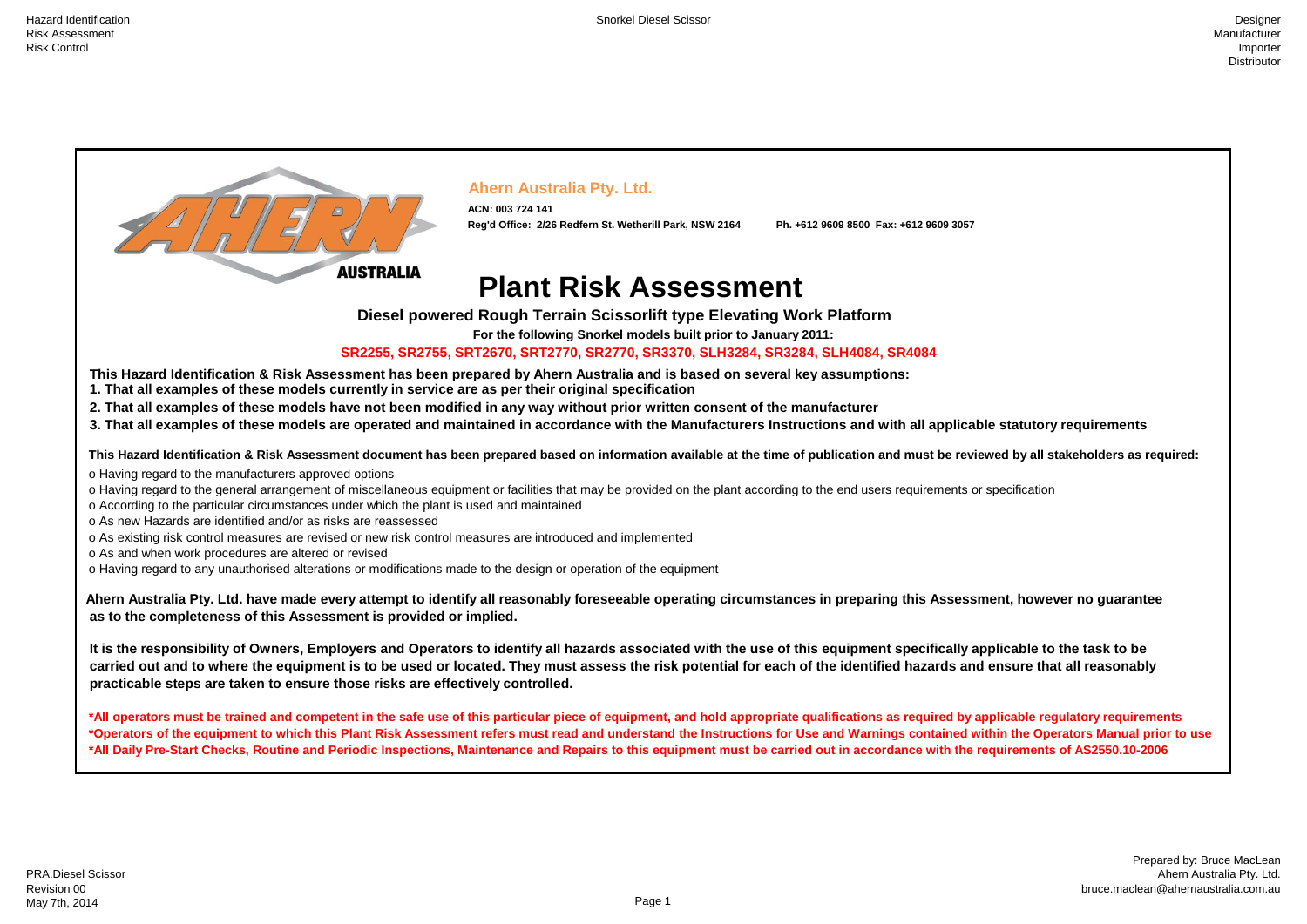|                     | 2/26 Redfern St. Wetherill Park NSW 2164<br>12 - 16 Pelson Court. Dandenong VIC 3175<br>11 Meakin Road. Meadowbrook QLD 4131<br>83-85 Bannister Rd. Canning Vale WA 6155 |                                                                                      | Ph. 02 9609 8500 Fax: 02 9609 3057<br>Ph. 03 8773 7000 Fax: 03 8773 7099<br>Ph. 07 3489 7000 Fax: 07 3489 7099<br>Ph. 08 6258 0970  Fax: 08 6258 0975 |
|---------------------|--------------------------------------------------------------------------------------------------------------------------------------------------------------------------|--------------------------------------------------------------------------------------|-------------------------------------------------------------------------------------------------------------------------------------------------------|
| <b>AUSTRALIA</b>    | <b>Plant type:</b>                                                                                                                                                       | Diesel powered self propelled Rough Terrain Scissorlift type Elevating Work Platform |                                                                                                                                                       |
| ABN: 17 003 724 141 | <b>Applicable Models:</b>                                                                                                                                                |                                                                                      | SR2255, SR2755, SRT2670, SRT2770, SR2770, SR3370, SLH3284, SR3284, SLH4084, SR4084                                                                    |
|                     |                                                                                                                                                                          |                                                                                      |                                                                                                                                                       |

|                                                                                  | <b>CONFIRMATION</b>                         |
|----------------------------------------------------------------------------------|---------------------------------------------|
| r entity legally<br>t)                                                           | Has the necessary action been<br>completed? |
| ng all modes<br>n and instruct<br>al is with the                                 |                                             |
| specific<br>ctions to<br>ans                                                     |                                             |
| e and ensure<br>nded - remove<br>unattended                                      |                                             |
| out as per<br>the Logbook<br>ecals as req'd                                      |                                             |
| t is carried out<br>operation of<br>e risk control                               |                                             |
| d with the<br>nufacturer for<br>r notifications<br>d. Ensure the<br>disposed of. |                                             |
| evice while                                                                      |                                             |

| <b>HAZARD DESCRIPTION</b>                                                                                                                                              | <b>RISK</b>       | <b>PRACTICABILITY</b>                                   | <b>RISK CONTROL</b>                                                                                                                                                                                                                                              | <b>CONFIRMATION</b>                                                                                                                                                                                                                                                                                            |                                       |
|------------------------------------------------------------------------------------------------------------------------------------------------------------------------|-------------------|---------------------------------------------------------|------------------------------------------------------------------------------------------------------------------------------------------------------------------------------------------------------------------------------------------------------------------|----------------------------------------------------------------------------------------------------------------------------------------------------------------------------------------------------------------------------------------------------------------------------------------------------------------|---------------------------------------|
| <b>GENERAL HAZARDS</b>                                                                                                                                                 | <b>ASSESSMENT</b> | Is it practicable to<br>remove or mitigate<br>the risk? | <b>RISK CONTROL MEASURES ALREADY IMPLEMENTED</b><br>(by Designer, Manufacturer, Importer, Distributor)                                                                                                                                                           | <b>SUPPLEMENTARY RISK CONTROL</b><br>(for action by Management - the person, company or entity legally<br>responsible for the use of the equipment)                                                                                                                                                            | Has the necessary actic<br>completed? |
| Injury - due to use of machine not suitable<br>for the task, and/or operating the<br>equipment without sufficient instruction,<br>training, information or supervision | High              | Yes                                                     | Operators Manual provides detailed information on use of<br>the machine, including all limitations and associated<br>hazards and risks. Manual warns of use by inexperienced or the operator, and ensure the Operators Manual is with the<br>untrained operators | Prepare a documented system of work ensuring all modes<br>of operation of the machine are covered. Train and instruct<br>machine at all times                                                                                                                                                                  |                                       |
| Injury as a result of site specific hazards                                                                                                                            | High              | Yes                                                     | General requirements, warnings and list of site specific<br>hazards is detailed in the Operators Manual                                                                                                                                                          | Ensure Operators are able to identify all site specific<br>hazards they may encounter and implement actions to<br>ensure they are addressed by appropriate means                                                                                                                                               |                                       |
| Injury due to inappropriate and/or<br>unauthorised use                                                                                                                 | High              | Yes                                                     | Warnings in Operators Manual of the dangers of 'horseplay'<br>and to secure the machine against unauthorised use at the<br>end of each shift. Unit is fitted with a keyswitch for security.                                                                      | Ensure only trained Operators use the machine and ensure<br>the machine is secured before leaving unattended - remove<br>the key. Do not leave platform elevated when unattended<br>without considering potential wind forces                                                                                  |                                       |
| Persons injured due to missing, damaged<br>or illegible safety decals and labels                                                                                       | Moderate          | Yes                                                     | Pre-operational Inspection includes check of decals and<br>Operators Manual provides pictures of each decal for<br>identification                                                                                                                                | Ensure Pre-operational Inspection is carried out as per<br>manufacturers instructions and is recorded in the Logbook<br>provided on the machine. Maintain/replace decals as req'd                                                                                                                              |                                       |
| Persons injured due to unrecognised<br>hazards                                                                                                                         | Moderate          | Yes                                                     | Preliminary hazard identification is provided in the<br><b>Operators Manual</b>                                                                                                                                                                                  | Ensure a specific hazard and risk assessment is carried out<br>relevant to the task and environment, prior to operation of<br>this piece of equipment. Ensure all appropriate risk control<br>measures are implemented and adhered to                                                                          |                                       |
| Due to failure to observe or rectify safety<br>upgrades from the manufacturer                                                                                          | Low               | Yes                                                     |                                                                                                                                                                                                                                                                  | Ensure the owner of the machine is registered with the<br>manufacturer. Periodically check with the manufacturer for<br>the existence of any safety related bulletins or notifications<br>or upgrades and ensure they are implemented. Ensure the<br>manufacturer is notified when the machine is disposed of. |                                       |
| Persons could be injured if the unit is<br>operated by persons under the influence of<br>drugs and/or alcohol.                                                         | High              | Yes                                                     | AS2550.10 – 2006 clause 5.2 (p) states that personnel shall Ensure that operators do not use the aerial device while<br>not be under the influence of drugs or alcohol.                                                                                          | under the influence of alcohol or drugs.                                                                                                                                                                                                                                                                       |                                       |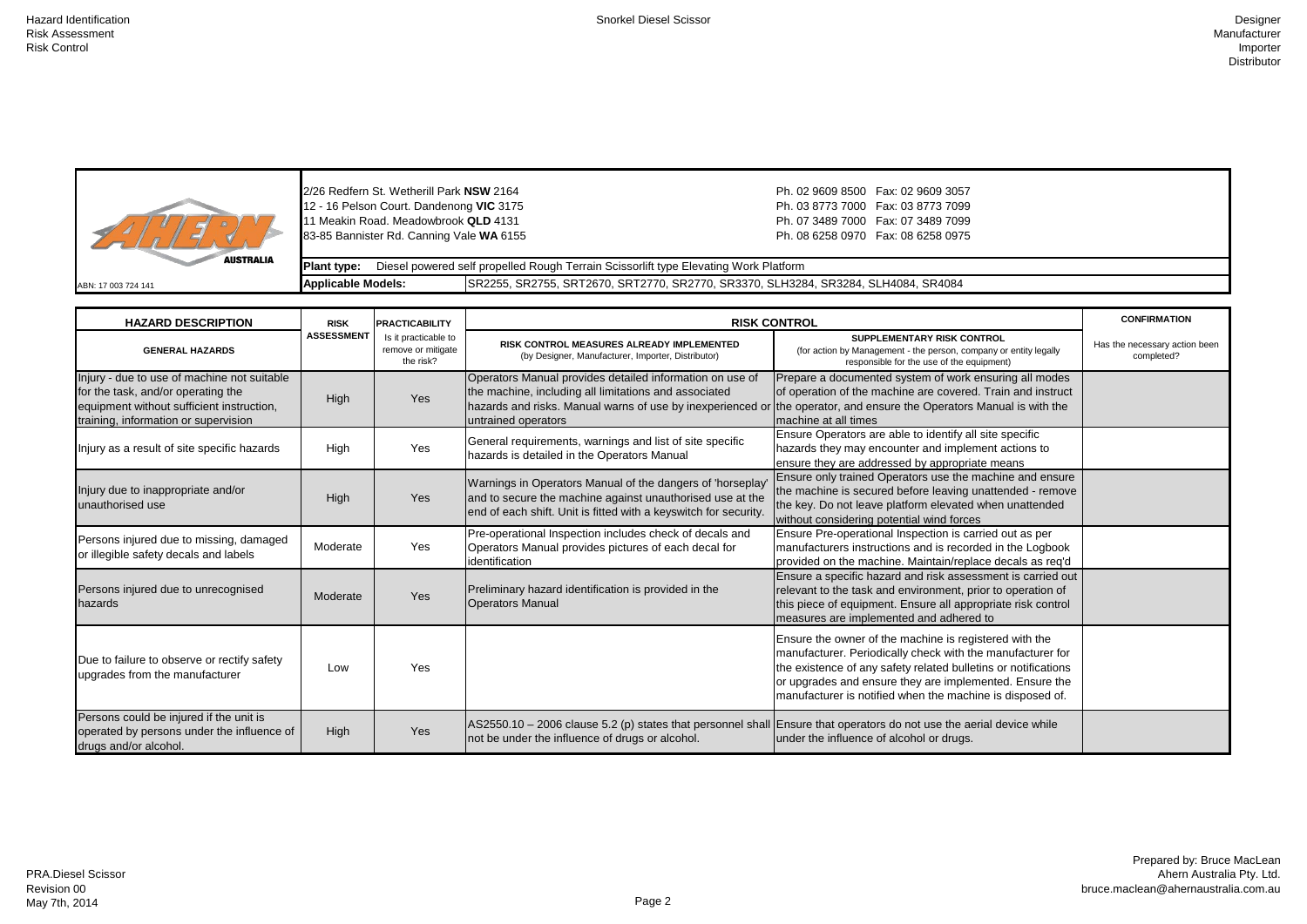2/26 Redfern St. Wetherill Park **NSW** 2164 Ph. 02 9609 8500 Fax: 02 9609 3057 12 - 16 Pelson Court. Dandenong VIC 3175 11 Meakin Road. Meadowbrook **QLD** 4131 Ph. 07 3489 7000 Fax: 07 3489 7099 83-85 Bannister Rd. Canning Vale WA 6155

 Prepared by: Bruce MacLean Ahern Australia Pty. Ltd. bruce.maclean@ahernaustralia.com.au



**Plant type:** Diesel powered self propelled Rough Terrain Scissorlift type Elevating Work Platform SR2255, SR2755, SRT2670, SRT2770, SR2770, SR3370, SLH3284, SR3284, SLH4084, SR4084

|                                              | <b>CONFIRMATION</b>                         |
|----------------------------------------------|---------------------------------------------|
| itity legally                                | Has the necessary action been<br>completed? |
| ٦è<br>ating                                  |                                             |
| not work<br>k demands.                       |                                             |
| of lights.                                   |                                             |
| s or if<br>task                              |                                             |
| d areas.                                     |                                             |
| ng gloves,<br>as<br>or its use.<br>ne basis. |                                             |
| e UV<br><b>uipment</b><br>s use.             |                                             |

| nce checks<br>if platform<br>leaks |  |
|------------------------------------|--|
| ware of the                        |  |
| carried out                        |  |

| limits of<br><b>prs</b> |  |
|-------------------------|--|
| protected<br>irements   |  |

| <b>ELECTRICAL HAZARDS</b>                                                                |          |     |                                                                                                                                   |                                                                                                                      |
|------------------------------------------------------------------------------------------|----------|-----|-----------------------------------------------------------------------------------------------------------------------------------|----------------------------------------------------------------------------------------------------------------------|
| Persons could be injured due to contact<br>with or approach to live electrical apparatus | Moderate | Yes | Legislative requirments to maintain minimum approach<br>distances. Decals fitted to platform advise minimum<br>approach distances | Ensure all persons understand and observe the limits of<br>approach. Use only trained and qualified operators        |
| Electric shock due to fault with AC power<br>supply                                      | Moderate | Yes | All installations and certifications are performed by suitably<br>qualified personnel                                             | Ensure that AC power supplies are appropriately protected<br>and checked in accordnace with legislative requirements |

| <b>HAZARD DESCRIPTION</b>                                                                                                 | <b>RISK</b>       | <b>PRACTICABILITY</b>                                   |                                                                                                                                     | <b>RISK CONTROL</b>                                                                                                                                                                                                                             | <b>CONFIRMATION</b>                   |
|---------------------------------------------------------------------------------------------------------------------------|-------------------|---------------------------------------------------------|-------------------------------------------------------------------------------------------------------------------------------------|-------------------------------------------------------------------------------------------------------------------------------------------------------------------------------------------------------------------------------------------------|---------------------------------------|
| <b>GENERAL HAZARDS (continued)</b>                                                                                        | <b>ASSESSMENT</b> | Is it practicable to<br>remove or mitigate<br>the risk? | <b>RISK CONTROL MEASURES ALREADY IMPLEMENTED</b><br>(by Designer, Manufacturer, Importer, Distributor)                              | <b>SUPPLEMENTARY RISK CONTROL</b><br>(for action by Management - the person, company or entity legally<br>responsible for the use of the equipment)                                                                                             | Has the necessary actic<br>completed? |
| Persons could be injured if the operator's<br>performance is inhibited by poor health or<br>medication with side effects. | High              | Yes                                                     |                                                                                                                                     | Instruct the operator that he/she must report to the<br>supervisor if suffering poor health and safe operating<br>performance could be affected.                                                                                                |                                       |
| Persons could be injured if the operator's<br>berformance was inhibited by excessive<br>fatigue.                          | High              | Yes                                                     |                                                                                                                                     | Implement a system to ensure that operators do not work<br>excessive or continuous shifts and manage peak demands.                                                                                                                              |                                       |
| Persons could be injured if the operator's<br>vision is impaired by sunlight or bright lights<br>in close proximity.      | Moderate          | Yes                                                     |                                                                                                                                     | Instruct the operator to in relation to the sighting of lights.                                                                                                                                                                                 |                                       |
| Persons could be injured if the unit is<br>operated during storms.                                                        | High              | Yes                                                     |                                                                                                                                     | Ensure that the unit is not operated during storms or if<br>storms may arise when carrying out the required task                                                                                                                                |                                       |
| Persons could be injured if the unit is<br>operated indoors without adequate<br>ventilation.                              | High              | Yes                                                     | Operators Manual contains warning regarding running the<br>engine and/or charging batteries in well ventilated area                 | Ensure the unit is operated only in well ventilated areas.                                                                                                                                                                                      |                                       |
| Persons could be injured if equipment is<br>operated while not wearing appropriate<br>PPE.                                | Moderate          | Yes                                                     | Requirement specified in AS2550.10. Warning in Operators<br>Manual regarding wearing PPE appropriate to the task and<br>environment | Provide specification for appropriate PPE including gloves,<br>safety glasses, hard hat and safety footwear etc as<br>appropriate. Instruct operators on requirements for its use.<br>Ensure PPE is inspected and certified on a routine basis. |                                       |
| Persons could be injured due to exposure<br>to UV.                                                                        | Moderate          | Yes                                                     |                                                                                                                                     | Develop and provide specification for appropriate UV<br>protection and its use. Provide UV protective equipment<br>and instruct operators on the requirements for its use.                                                                      |                                       |

| <b>HYDRAULIC SYSTEM</b>                                                                         |     |     |                                                                                                                                                                                       |                                                                                                                                                                                               |
|-------------------------------------------------------------------------------------------------|-----|-----|---------------------------------------------------------------------------------------------------------------------------------------------------------------------------------------|-----------------------------------------------------------------------------------------------------------------------------------------------------------------------------------------------|
| Failure of hydraulic cylinder or hose<br>resulting in uncontrolled platform<br><b>Imovement</b> | Low | Yes | Cylinder design is in accordance with AS1418.10<br>requirements. Load holding valves are fitted to cyclinders.<br>Routine maintenance checks include load holding valve<br>operation. | Ensure all pre-operational and routine maintenance checks<br>are carried out. Withdraw machine from service if platform<br>does not maintain selected height or if hydraulic leaks<br>develop |
| Injury as a result of high pressure oil jet<br>from hydraulic leak                              | Low | Yes | Operators Manual contains warning to be aware of this                                                                                                                                 | Ensure that personnel are properly trained and aware of the<br>hazards                                                                                                                        |
| Uncontrolled movement due to<br>contamination of hydraulic system                               | Low | Yes | Hydraulic filters are fitted. Maintenance manuals detail<br>service intervals for hydraulic filters and hydraulic oil<br>replacement                                                  | Ensure Maintenance manual requirements are carried out                                                                                                                                        |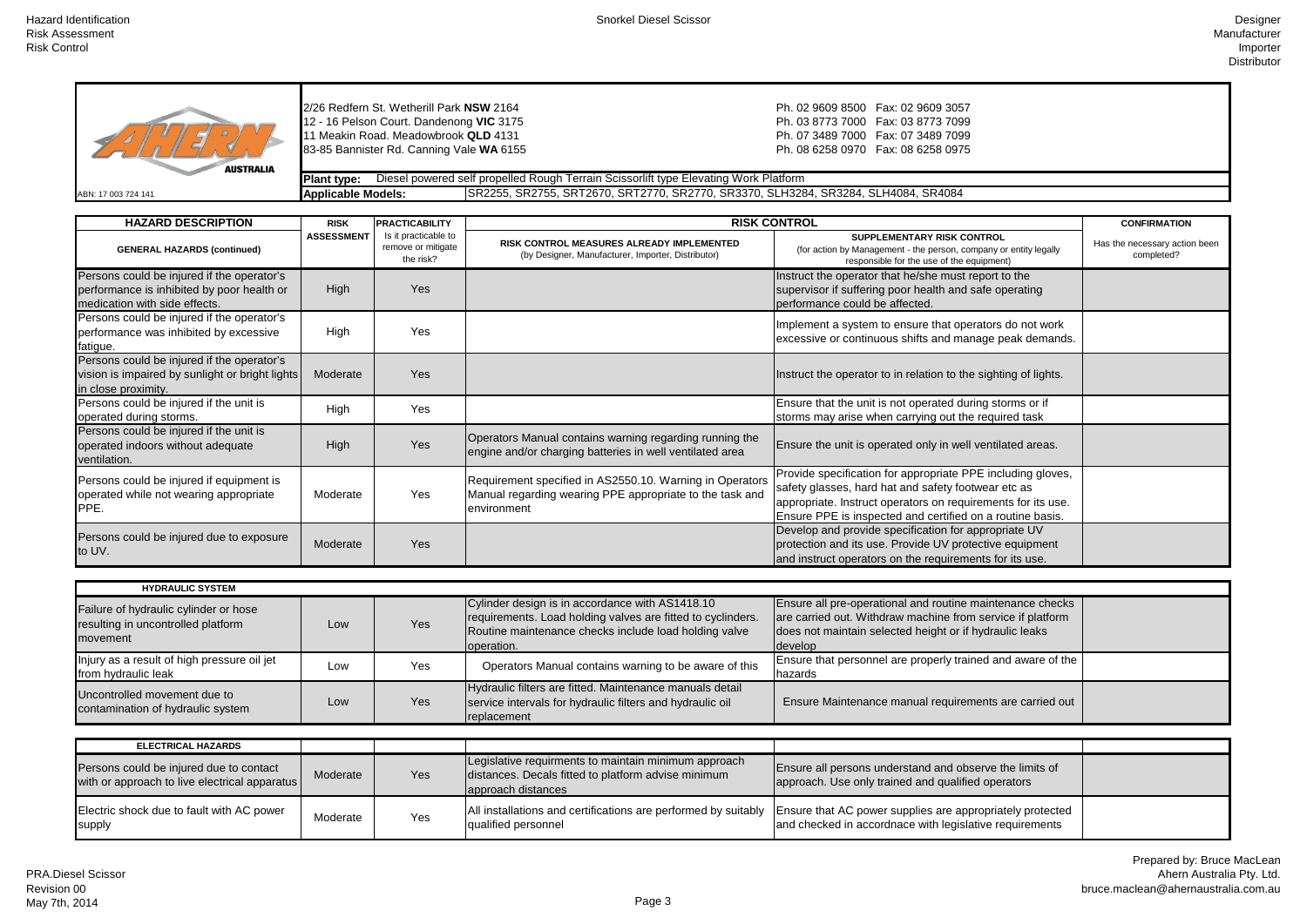2/26 Redfern St. Wetherill Park **NSW** 2164 Ph. 02 9609 8500 Fax: 02 9609 3057 12 - 16 Pelson Court. Dandenong **VIC** 3175 Ph. 03 8773 7000 Fax: 03 8773 7099 11 Meakin Road. Meadowbrook **QLD** 4131 Ph. 07 3489 7000 Fax: 07 3489 7099 83-85 Bannister Rd. Canning Vale WA 6155



|                                                            | <b>CONFIRMATION</b>                         |
|------------------------------------------------------------|---------------------------------------------|
| tity legally                                               | Has the necessary action been<br>completed? |
| ine and<br>-2006 must<br>lly check<br>existence            |                                             |
| ification<br>Manual,<br>egulatory<br>ine is only           |                                             |
| ffs or kerbs.<br>fications set<br><i><b>sperienced</b></i> |                                             |
| ed and                                                     |                                             |
| erformed<br>ure the<br>the key is                          |                                             |
| ed by a<br><b>rers</b><br>with                             |                                             |

**Plant type:** Diesel powered self propelled Rough Terrain Scissorlift type Elevating Work Platform SR2255, SR2755, SRT2670, SRT2770, SR2770, SR3370, SLH3284, SR3284, SLH4084, SR4084

| <b>HAZARD DESCRIPTION</b>                                                                   | <b>RISK</b><br><b>PRACTICABILITY</b> |                                                         | <b>RISK CONTROL</b>                                                                                                                                                                                                 |                                                                                                                                                                                                                                                                                              |                                       |
|---------------------------------------------------------------------------------------------|--------------------------------------|---------------------------------------------------------|---------------------------------------------------------------------------------------------------------------------------------------------------------------------------------------------------------------------|----------------------------------------------------------------------------------------------------------------------------------------------------------------------------------------------------------------------------------------------------------------------------------------------|---------------------------------------|
| <b>STRUCTURAL FAILURE</b>                                                                   | <b>ASSESSMENT</b>                    | Is it practicable to<br>remove or mitigate<br>the risk? | RISK CONTROL MEASURES ALREADY IMPLEMENTED<br>(by Designer, Manufacturer, Importer, Distributor)                                                                                                                     | <b>SUPPLEMENTARY RISK CONTROL</b><br>(for action by Management - the person, company or entity legally<br>responsible for the use of the equipment)                                                                                                                                          | Has the necessary actic<br>completed? |
| Machine could collapse due to design or<br>manufacturing fault                              | Low                                  | Yes                                                     | Machine is designed, manufactured and tested to comply<br>with requirements of AS1418.10. Design is registered with<br>Workcover and Worksafe authorities                                                           | Carry out all Pre-operational safety checks. Routine and<br>Periodic Maintenance as required by AS2550.10-2006 must<br>be carried out by a competent person. Periodically check<br>with the manufacturer and industry bodies for the existence<br>of any Safety Alerts or Service Bulletins. |                                       |
| Structural failure due to overloading                                                       | High                                 | Yes                                                     | Structure complies with AS1418.10. Hydraulic system relief<br>valve prevents lift if platform is overloaded. Decals on<br>platform show maximum capacity. Operators Manual<br>contains warnings against overloading | Ensure machine is only operated within the specification<br>and operating parameters detailed in Operators Manual,<br>and in accordance with industry standards and regulatory<br>compliance with AS2550:10-2006. Ensure machine is only<br>operated by trained personnel                    |                                       |
| Structural failure due to dynamic loading, or<br>accidental impact with adjacent structures | Moderate                             | Yes                                                     | AS1418.10 compliance accounts for the effects of dynamic<br>loads. Proportional controls provide for reduction of function<br>speeds and all controls return to neutral when released.<br>Emergency stop provided.  | Ensure the machine is not operated near drop-offs or kerbs.<br>Ensure function speeds do not exceed the specifications set<br>out in the Operators Manual. Only trained and experienced<br>Operators are to use the machine                                                                  |                                       |
| Structural failure due to loose or missing<br>pivot pins, retainers and fasteners           | High                                 | Yes                                                     | Pre-Operational checks detailed in Operators Manual<br>include inspection of these components                                                                                                                       | Ensure that Pre-operational checks are performed and<br>documented                                                                                                                                                                                                                           |                                       |
| Structural failure due to unauthorised<br>modification, alteration, use or interference     | High                                 | Yes                                                     | Operators Manual includes warnings prohibiting<br>unauthorised modification or alteration. Keyswitch and<br>Battery disconnect switch are fitted to prevent unauthorised<br>use                                     | Ensure that no modifcations or alterations are performed<br>without written consent of the manufacturer. Ensure the<br>machine is secured at the end of each shift and the key is<br><b>I</b> removed                                                                                        |                                       |
| Structural failure due to unit being in poor<br>mechanical condition due to fatigue or wear | High                                 | Yes                                                     | Pre-operational checks of all mechanical and structural<br>components are included in Operators Manual                                                                                                              | Ensure machine is checked, repaired & maintained by a<br>competent person in accordance with manufacturers<br>checklist provided in manuals and in compliance with<br>AS2550.10-2006. Use only OEM parts to repair                                                                           |                                       |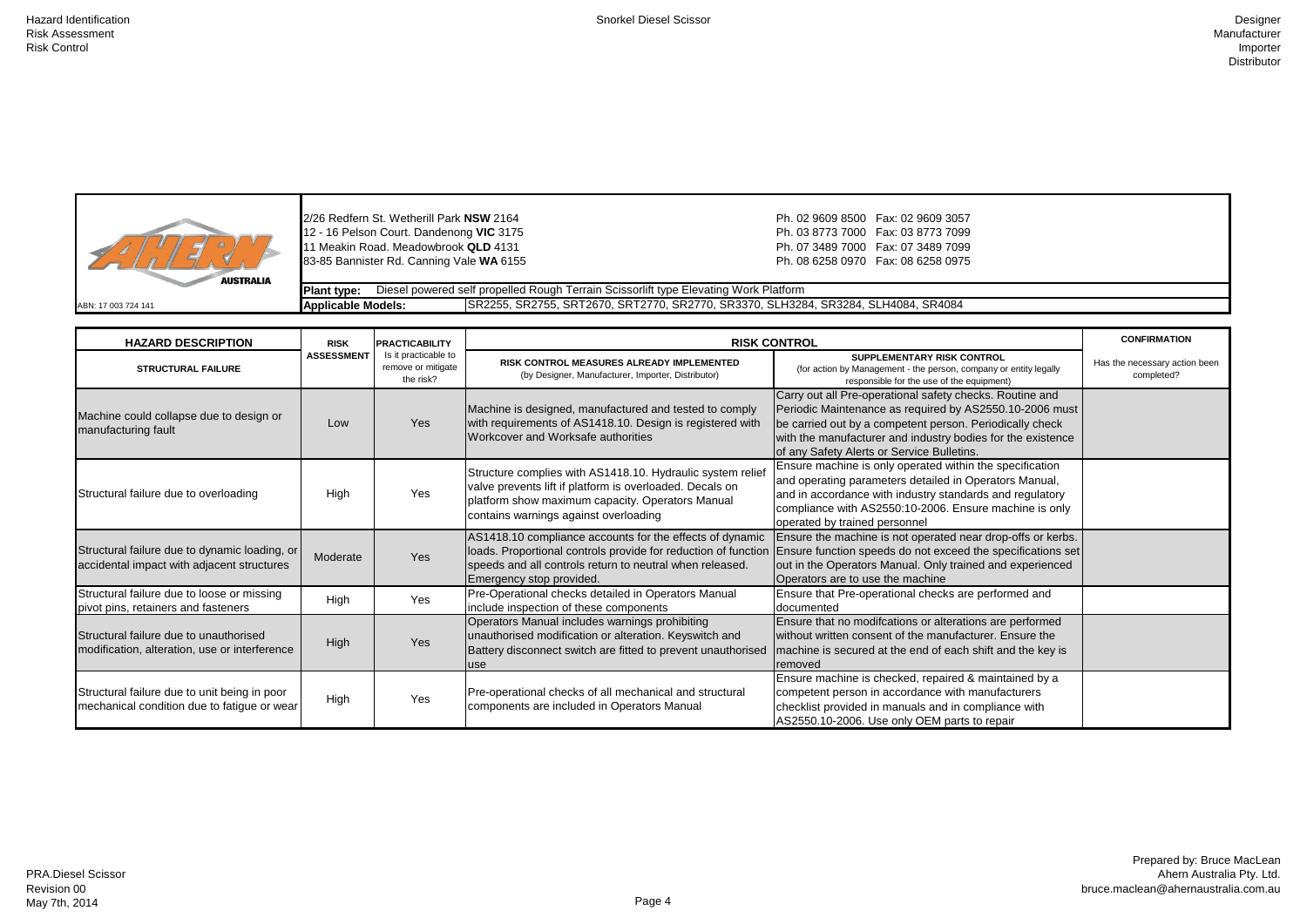2/26 Redfern St. Wetherill Park **NSW** 2164 Ph. 02 9609 8500 Fax: 02 9609 3057 12 - 16 Pelson Court. Dandenong **VIC** 3175 Ph. 03 8773 7000 Fax: 03 8773 7099 11 Meakin Road. Meadowbrook QLD 4131 and the state of the state of the Sandy Ph. 07 3489 7000 Fax: 07 3489 7099<br>B3-85 Bannister Rd. Canning Vale WA 6155 and the state of the state of the Sandy Ph. 08 6258 0970 Fax: 08 6258 83-85 Bannister Rd. Canning Vale WA 6155



| <b>CONFIRMATION</b>                         |
|---------------------------------------------|
| Has the necessary action been<br>completed? |
|                                             |
|                                             |
|                                             |
|                                             |
|                                             |
|                                             |
|                                             |

**Plant type:** Diesel powered self propelled Rough Terrain Scissorlift type Elevating Work Platform SR2255, SR2755, SRT2670, SRT2770, SR2770, SR3370, SLH3284, SR3284, SLH4084, SR4084

| <b>HAZARD DESCRIPTION</b>                                                                                                                                   | <b>RISK</b>       | <b>PRACTICABILITY</b>                                   | <b>RISK CONTROL</b>                                                                                                                                                                                                                                                                                                   |                                                                                                                                                                                                                                                                                                | <b>CONFIRMATION</b>                   |
|-------------------------------------------------------------------------------------------------------------------------------------------------------------|-------------------|---------------------------------------------------------|-----------------------------------------------------------------------------------------------------------------------------------------------------------------------------------------------------------------------------------------------------------------------------------------------------------------------|------------------------------------------------------------------------------------------------------------------------------------------------------------------------------------------------------------------------------------------------------------------------------------------------|---------------------------------------|
| <b>LOSS OF STABILITY/OVERTURNING HAZARDS</b>                                                                                                                | <b>ASSESSMENT</b> | Is it practicable to<br>remove or mitigate<br>the risk? | RISK CONTROL MEASURES ALREADY IMPLEMENTED<br>(by Designer, Manufacturer, Importer, Distributor)                                                                                                                                                                                                                       | <b>SUPPLEMENTARY RISK CONTROL</b><br>(for action by Management - the person, company or entity legally<br>responsible for the use of the equipment)                                                                                                                                            | Has the necessary actic<br>completed? |
| Injury as a result of instabilty or overturning<br>due to use on excessive slope or on ground<br>surface incapable of supporting machine<br>weight and load | High              | Yes                                                     | Interlock and alarm preclude raising platform when machine<br>is on excessive slope. Operators Manual warns of<br>requirement for ground checks prior to use. Stability tested<br>in accordance with AS1418.10                                                                                                        | Ensure that machine is operated within the rated slope<br>guidelines specified on the data plate and in the Operators<br>Manual. Ensure Tilt sensor interlock is maintained and<br>tested as per manufacturers requirements. Where fitted,<br>use stabilisers to level machine where necessary |                                       |
| Overturning due to overloaded platform                                                                                                                      | High              | Yes                                                     | Stability and overload tested in accordance with AS1418.10. Ensure the Operators do not attempt to lift loads in excess<br>Hydraulic system relief valve fitted prevents lift if platform is of the maximum capacity and that they do not place<br>overloaded. Maximum capacity decal fitted on platform              | additional loads in the platform when elevated                                                                                                                                                                                                                                                 |                                       |
| Overturning due to use in high winds                                                                                                                        | High              | Yes                                                     | Designed and tested for stability at maximum wind speed of<br>12.5 metres/sec. Maximum wind speed and number of<br>operators stated in Operators Manual and on decals fitted to<br>machine. Operators Manual warns against use of bluff<br>bodies on the platform which may increase loads due to<br>exposure to wind | Ensure the machine is not used in winds exceeding the<br>maximum rated speed. Ensure no more than the specified<br>number of operators use machine when exposed to wind.<br>Ensure that bluff bodies are not carried in the platform that<br>will increase the wind loads on the platform      |                                       |
| Overturning due to tyre failure or loss of<br>wheel/s                                                                                                       | Moderate          | Yes                                                     | Machine is fitted with solid filled tyres. Wheels are secured<br>by nuts. Pre-start checks in Operators Manual include these regularly according to manufacturers recommendations<br>litems                                                                                                                           | Ensure wheel/tyre condition and security are checked<br>included in Operators Manual                                                                                                                                                                                                           |                                       |
| Overturning due to pushing or pulling<br>objects with platform or by applying<br>excessive manual force to adjacent<br>surfaces                             | High              | Yes                                                     | Warnings provided in Operators Manual not to use machine<br>as a crane or jack or for any other purpose than to position<br>personnel and their equipment. Warnings in manual and<br>decals on machine indicate maximum allowable manual<br><b>Iforce</b>                                                             | Ensure Operators do not exert manual forces greater than<br>specified maximum. Ensure Operators do not use platform<br>to push or pull objects or as an anchor point to tie off to                                                                                                             |                                       |
| Loss of stability due to machine movement<br>caused by stabiliser footplates sliding or<br>slipping on slope or ramp                                        | High              | Yes                                                     | Operators Manual warns of requirement for ground checks<br>prior to use                                                                                                                                                                                                                                               | Ensure the support surface is level, is not slippery, and is<br>capable of supporting the full weight of the machine and<br>load on stabilisers                                                                                                                                                |                                       |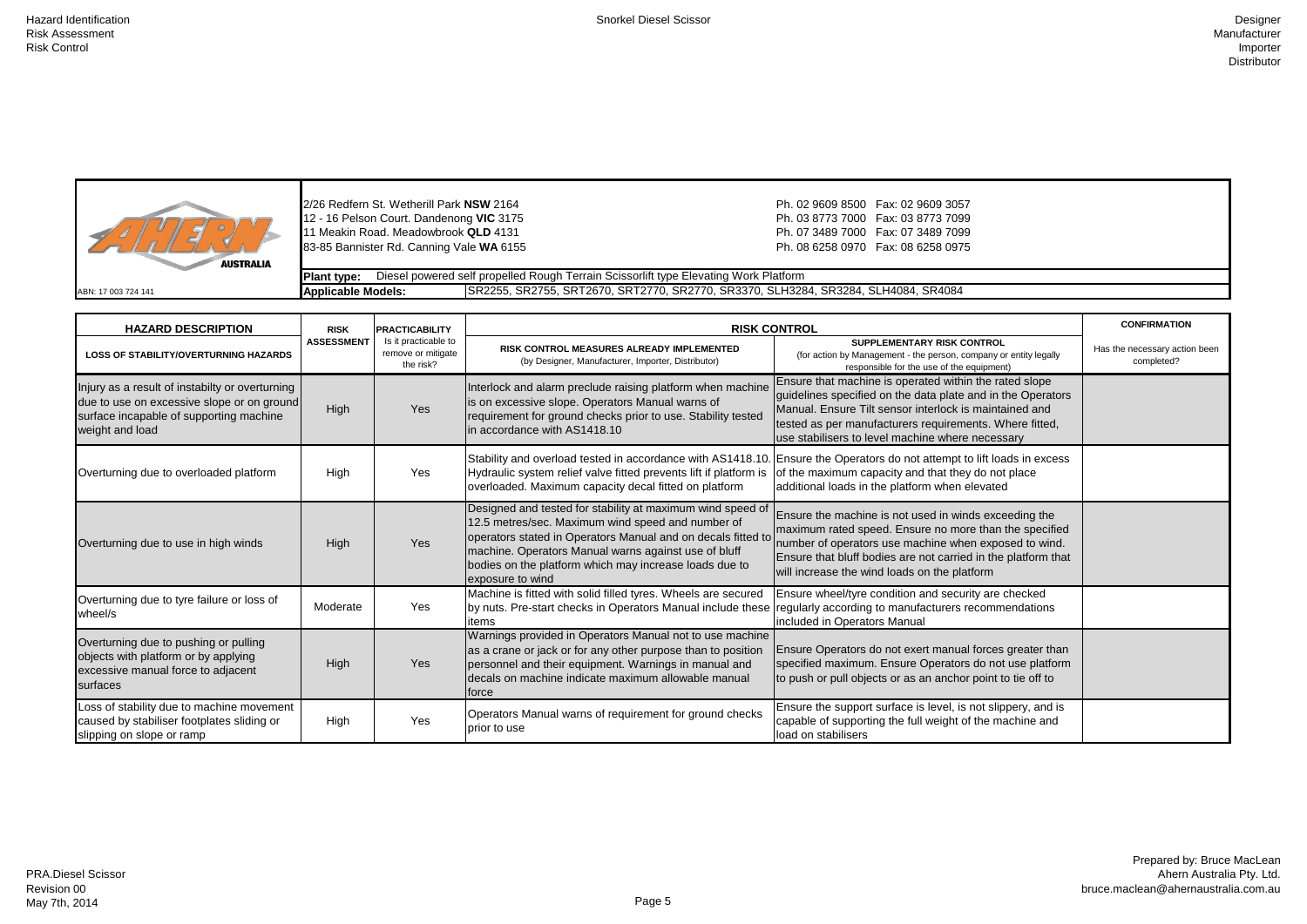Prepared by: Bruce MacLean Ahern Australia Pty. Ltd. bruce.maclean@ahernaustralia.com.au

|                                                           | <b>CONFIRMATION</b>                         |
|-----------------------------------------------------------|---------------------------------------------|
| itity legally                                             | Has the necessary action been<br>completed? |
| s per the                                                 |                                             |
| instructions                                              |                                             |
| witch when<br>instructed in<br>orocedures<br>tools,<br>эd |                                             |
| pered with.<br>the                                        |                                             |
| ;у<br>sure ground<br>jency                                |                                             |
| routine                                                   |                                             |
| e                                                         |                                             |
|                                                           |                                             |
| s and travel<br>l are always<br>ed and that               |                                             |
| witch when<br>instructed in<br>orocedures<br>tools,<br>эq |                                             |
| e aware of<br><b>ires.</b> Ensure<br>intenance.           |                                             |
| Ensure                                                    |                                             |
| e aware of<br><b>ires.</b> Ensure<br>ed during            |                                             |

| AUSTRALIA                                                                                                                                             |                           | 2/26 Redfern St. Wetherill Park NSW 2164<br>12 - 16 Pelson Court. Dandenong VIC 3175<br>11 Meakin Road. Meadowbrook QLD 4131<br>83-85 Bannister Rd. Canning Vale WA 6155 |                                                                                                                                                                                                      | Ph. 02 9609 8500 Fax: 02 9609 3057<br>Ph. 03 8773 7000 Fax: 03 8773 7099<br>Ph. 07 3489 7000 Fax: 07 3489 7099<br>Ph. 08 6258 0970  Fax: 08 6258 0975                                                                                                                                             |                                       |
|-------------------------------------------------------------------------------------------------------------------------------------------------------|---------------------------|--------------------------------------------------------------------------------------------------------------------------------------------------------------------------|------------------------------------------------------------------------------------------------------------------------------------------------------------------------------------------------------|---------------------------------------------------------------------------------------------------------------------------------------------------------------------------------------------------------------------------------------------------------------------------------------------------|---------------------------------------|
|                                                                                                                                                       | <b>Plant type:</b>        |                                                                                                                                                                          | Diesel powered self propelled Rough Terrain Scissorlift type Elevating Work Platform                                                                                                                 |                                                                                                                                                                                                                                                                                                   |                                       |
| ABN: 17 003 724 141                                                                                                                                   | <b>Applicable Models:</b> |                                                                                                                                                                          | SR2255, SR2755, SRT2670, SRT2770, SR2770, SR3370, SLH3284, SR3284, SLH4084, SR4084                                                                                                                   |                                                                                                                                                                                                                                                                                                   |                                       |
| <b>HAZARD DESCRIPTION</b>                                                                                                                             | <b>RISK</b>               | <b>PRACTICABILITY</b>                                                                                                                                                    |                                                                                                                                                                                                      | <b>RISK CONTROL</b>                                                                                                                                                                                                                                                                               | <b>CONFIRMATION</b>                   |
| <b>CONTROL MALFUNCTION &amp; UNCONTROLLED</b><br><b>MOTIONS</b>                                                                                       | <b>ASSESSMENT</b>         | Is it practicable to<br>remove or mitigate<br>the risk?                                                                                                                  | <b>RISK CONTROL MEASURES ALREADY IMPLEMENTED</b><br>(by Designer, Manufacturer, Importer, Distributor)                                                                                               | <b>SUPPLEMENTARY RISK CONTROL</b><br>(for action by Management - the person, company or entity legally<br>responsible for the use of the equipment)                                                                                                                                               | Has the necessary actic<br>completed? |
| Due to control malfunction                                                                                                                            | Low                       | Yes                                                                                                                                                                      | Emergency Stop switches fitted at both control stations. Pre-<br>operational checks of controls and emergency stop<br>switches are included in the Operators Manual                                  | Ensure pre-operational checks are carried out as per the<br>Operators Manual checklists. Implement regular<br>maintenance in accordance with manufacturers instructions<br>and AS2550.10-2006 requirements                                                                                        |                                       |
| Due to accidental operation of controls by<br>'knocking', or inadvertant activation from<br>engagement by tools, hoses, cables, loose<br>clothing etc | High                      | Yes                                                                                                                                                                      | Joystick trigger must be pressed for function to occur.<br>Emergency stop switch provided which disables all controls.<br>Lower controls are positioned to minimise risk of inadvertan<br>operation  | Ensure operators engage the Emergency Stop switch when<br>the desired work location has been reached, as instructed in<br>the Operators Manual. Implement safe working procedures<br>to ensure the risk of inadvertant engagement by tools,<br>hoses, cables and loose clothing etc, is minimised |                                       |
| Due to safety switches being overridden                                                                                                               | Low                       | Yes                                                                                                                                                                      | Warnings in Operators Manual and decals on machine<br>prohibit alteration or disabling of safety switches or<br>interlocks                                                                           | Ensure safety devices and interlocks are not tampered with.<br>Ensure only trained and qualified operators use the<br>equipment.                                                                                                                                                                  |                                       |
| Control system conflict using emergency<br>power system                                                                                               | Low                       | Yes                                                                                                                                                                      | Lower controls override upper controls. Emergency manual<br>lowering does not rely on a power source                                                                                                 | Ensure Operators are familiar with the emergency<br>procedures prior to operating the equipment. Ensure ground<br>personnel are always available to operate emergency<br>controls                                                                                                                 |                                       |
| As a result of hydraulic hose failure                                                                                                                 | Low                       | Yes                                                                                                                                                                      | All load holding cylinders are fitted with load holding<br>counterbalance valves                                                                                                                     | Verify operation of all load holding valves during routine<br>maintenance                                                                                                                                                                                                                         |                                       |
| As a result of brake failure                                                                                                                          | Low                       | Yes                                                                                                                                                                      | Brakes are spring applied automatically when machine is<br>not in use                                                                                                                                | Ensure brake operation is checked during routine<br>maintenance                                                                                                                                                                                                                                   |                                       |
| <b>CRUSHING, SHEARING &amp; TRAPPING HAZARDS</b>                                                                                                      |                           |                                                                                                                                                                          |                                                                                                                                                                                                      |                                                                                                                                                                                                                                                                                                   |                                       |
| Crush injury as a result of operation -<br>travelling or raising/lowering                                                                             | Moderate                  | Yes                                                                                                                                                                      | visual warnings                                                                                                                                                                                      | Ensure operators are aware of their surroundings and travel<br>Motion alarm and flashing beacon fitted provide audible and at appropriate speeds. Ensure ground personnel are always<br>available to operate emergency controls if required and that<br>they are familiar with them               |                                       |
| Due to inadvertant activation of controls                                                                                                             | High                      | Yes                                                                                                                                                                      | Joystick trigger must be pressed for function to occur.<br>Emergency stop switch provided which disables all controls.<br>Lower controls are positioned to minimise risk of inadvertant<br>operation | Ensure operators engage the Emergency Stop switch when<br>the desired work location has been reached, as instructed in<br>the Operators Manual. Implement safe working procedures<br>to ensure the risk of inadvertant engagement by tools,<br>hoses, cables and loose clothing etc, is minimised |                                       |
| Persons crushed whilst performing routine<br>maintenance                                                                                              | High                      | Yes                                                                                                                                                                      | Instructions included in Operators Manual and decal on<br>scissor arms regarding use of Safety Prop. Warnings<br>provided in manual                                                                  | Train operators and maintenance personnel to be aware of<br>these hazards and implement safe work procedures. Ensure<br>Safety Prop is always used when performing maintenance.                                                                                                                   |                                       |
| Persons injured due to exposure to<br>pinch/crush/shear points                                                                                        | Low                       | Yes                                                                                                                                                                      | Warning decals fitted to all identified locations                                                                                                                                                    | Pre-operational checks includes warning decals. Ensure<br>operators are properly trained and experienced                                                                                                                                                                                          |                                       |
| Persons crushed by lowering platform<br>and/or scissor arms                                                                                           | High                      | Yes                                                                                                                                                                      | Warning decals fitted. Warning alarm sounds during<br>lowering.                                                                                                                                      | Train operators and maintenance personnel to be aware of<br>these hazards and implement safe work procedures. Ensure<br>all warning alarms and safety devices are checked during<br>routine maintenance and daily inspections                                                                     |                                       |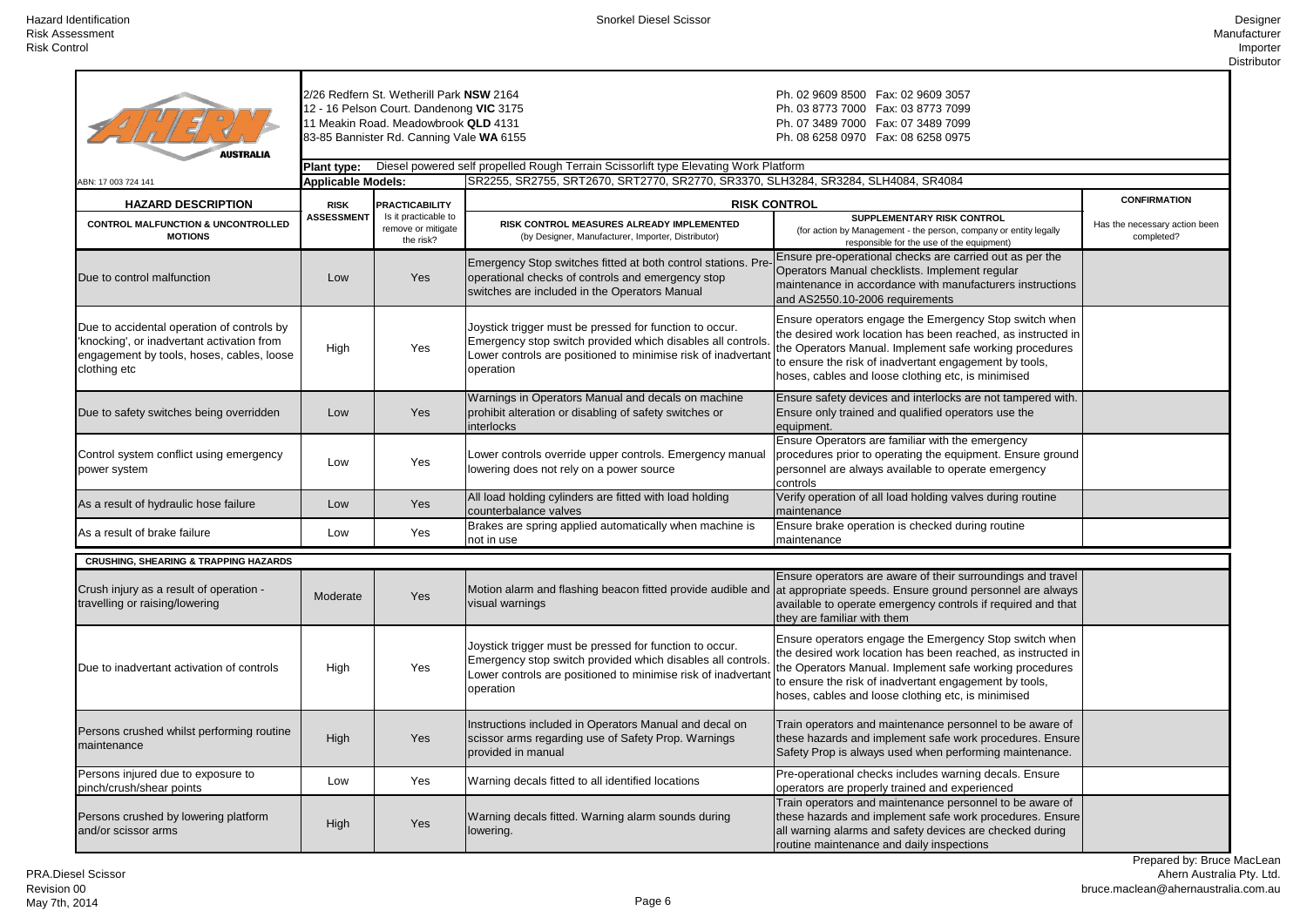| œ                   |  |
|---------------------|--|
| <b>AUSTRALIA</b>    |  |
| ABN: 17 003 724 141 |  |

2/26 Redfern St. Wetherill Park **NSW** 2164 Ph. 02 9609 8500 Fax: 02 9609 3057 12 - 16 Pelson Court. Dandenong **VIC** 3175 Ph. 03 8773 7000 Fax: 03 8773 7099 11 Meakin Road. Meadowbrook QLD 4131 **Ph. 07 3489 7000 Fax: 07 3489 7099**<br>B3-85 Bannister Rd. Canning Vale WA 6155 **Ph. 08 6258 0970 Fax: 08 6258 0975** 83-85 Bannister Rd. Canning Vale WA 6155

|                                        | <b>CONFIRMATION</b>                         |
|----------------------------------------|---------------------------------------------|
| itity legally                          | Has the necessary action been<br>completed? |
| security of<br>cause floor<br>I not to |                                             |
| ιe<br>nings not to                     |                                             |
| d platform<br>ınd                      |                                             |
| gain<br>ides                           |                                             |
| when it is                             |                                             |
| gate for<br>innot<br>ators do not      |                                             |
|                                        |                                             |
|                                        |                                             |

| rials are not |  |
|---------------|--|
| e confines    |  |
|               |  |

|                     | -<br><b>Plant type:</b><br>Diesel | Platform<br>Work F<br>.ın Scissorlift tvpe F<br>ı Terrain<br>I powered self propelled Rough_<br>, Elevating '                                             |
|---------------------|-----------------------------------|-----------------------------------------------------------------------------------------------------------------------------------------------------------|
| ABN: 17 003 724 141 | <b>Applicable Models:</b>         | ີRT2670. ປ<br>SR3370.<br>SR4084<br>. SR2755<br>SLH3284,<br>SR3284.<br>SRT2770.<br>SR2770.<br><b>SR2255</b><br>$\sim$ $\sim$ $\sim$<br>H4084<br>ง⊔เ<br>, ت |

| <b>FALLING OBJECTS</b>                                                  |          |     |                                                                                                                                    |                                                                                                                                              |
|-------------------------------------------------------------------------|----------|-----|------------------------------------------------------------------------------------------------------------------------------------|----------------------------------------------------------------------------------------------------------------------------------------------|
| Ground crew or passers by being struck by V<br>falling tools or objects | Moderate | Yes | 150mm high toe guards provided and platform floor<br>openings limited to 15mm in accordance with AS1418.10<br><b>Trequirements</b> | Barricade area from public access. Ensure materials are not<br>supported on the handrails and do not exceed the confines<br>lof the platform |

| <b>HAZARD DESCRIPTION</b>                                                       | <b>RISK</b>       | <b>PRACTICABILITY</b><br>Is it practicable to<br>remove or mitigate<br>the risk? | <b>RISK CONTROL</b>                                                                                                                                             |                                                                                                                                                                                                                                        |                                       |
|---------------------------------------------------------------------------------|-------------------|----------------------------------------------------------------------------------|-----------------------------------------------------------------------------------------------------------------------------------------------------------------|----------------------------------------------------------------------------------------------------------------------------------------------------------------------------------------------------------------------------------------|---------------------------------------|
| <b>SLIP, TRIP &amp; FALL HAZARDS</b>                                            | <b>ASSESSMENT</b> |                                                                                  | <b>RISK CONTROL MEASURES ALREADY IMPLEMENTED</b><br>(by Designer, Manufacturer, Importer, Distributor)                                                          | <b>SUPPLEMENTARY RISK CONTROL</b><br>(for action by Management - the person, company or entity legally<br>responsible for the use of the equipment)                                                                                    | Has the necessary actic<br>completed? |
| Falling from the platform                                                       | High              | Yes                                                                              | Full perimeter handrails provided comly with AS1418.10.<br>Warnings provided in Operators manual regarding climbing<br>on handrails. Non-slip flooring provided | Carry out pre-operational check of handrails for security of<br>fitting. Ensure platform is free of debris that may cause floor<br>to become slippery. Heed all warnings in manual not to<br>climb, sit or stand on or over handrails. |                                       |
| Operator ejected from platform                                                  | High              | Yes                                                                              | Handrails provided comply with AS1418.10.                                                                                                                       | Operators must ensure platform does not become<br>entangled with adjacent structures. Heed all warnings not to<br>climb on handrails                                                                                                   |                                       |
| Stepping out of elevated platform onto an<br>adjacent structure                 | High              | Yes                                                                              | Refer to requirements for elevated platform egress in<br>AS2550.10-2006                                                                                         | Ensure operators do not egress from an elevated platform<br>unless a risk assessment has been carried out and<br>AS2550.10-2006 requirements are met                                                                                   |                                       |
| Use of step ladders or stools in platform to<br>increase access height or reach | High              | Yes                                                                              |                                                                                                                                                                 | Ensure that Operators do not use any means to gain<br>additional height. Ensure selected machine provides<br>sufficient height and reach for the required task                                                                         |                                       |
| Fall when accessing elevated platform                                           | High              | Yes                                                                              | Platform is able to accessed at ground level. Steps and                                                                                                         | Ensure that operators access the platform only when it is<br>fully lowered. Use three points of contact when<br>entering/exiting the platform                                                                                          |                                       |
| Falling through platform gate                                                   | Moderate          | Yes                                                                              | Platform gate is self closing in accordance with AS1418.10<br>requirements                                                                                      | Carry out pre-operational check of platform entry gate for<br>proper functioning. Ensure objects in platform cannot<br>interfere with correct gate function. Ensure operators do not<br>deliberately cause gate to remain open         |                                       |